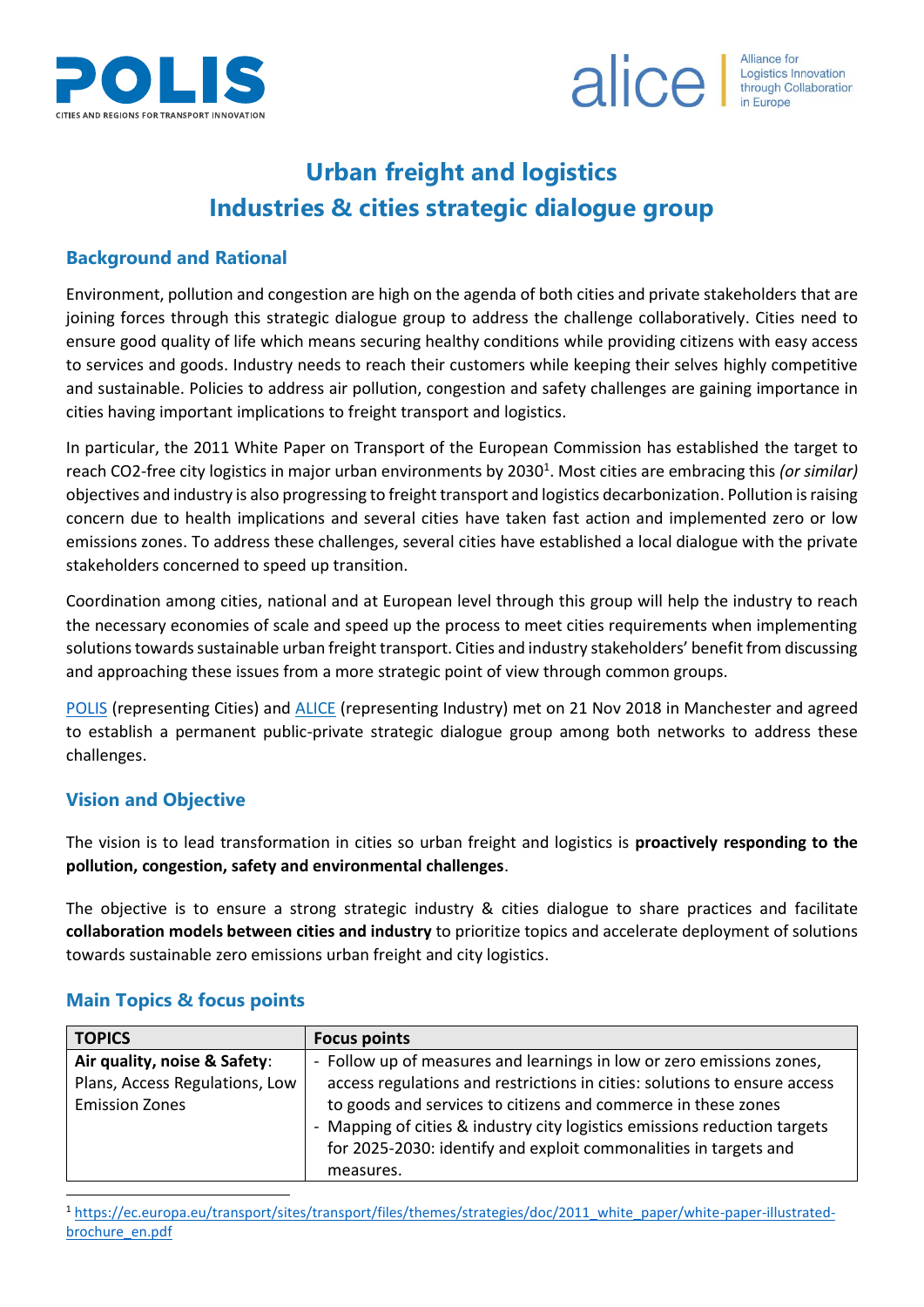



| - Benefit for low noise urban freight operations opportunities.             |  |  |
|-----------------------------------------------------------------------------|--|--|
| - Ensuring safety for workers and citizens association to freight transport |  |  |
| and logistics operations.                                                   |  |  |
| - Create the framework that ensures high competitiveness of freight         |  |  |
| transport and logistics models using low emissions vehicles.                |  |  |
| - Incentives and subsidies schemes to speed up transition.                  |  |  |
| - Procure zero-emission city fleets & deliveries.                           |  |  |
| - Addressing the challenge of e-charging/hydrogen infrastructure in         |  |  |
| private owned depots as well as in cities and regions                       |  |  |
| - Stop double parking (enforcement) in cities as an agreement of cities,    |  |  |
| industries and operators. $\rightarrow$ Virtuous carrot & stick policies    |  |  |
| - Redefinition of delivery/logistics spaces in cities to meet demands.      |  |  |
| - Decoupling transportation and delivery to enhance land use.               |  |  |
| - Successful consolidation & micro-hubs business models (under              |  |  |
| constraints)                                                                |  |  |
| - Technology solutions to improve space management efficiency and           |  |  |
| productivity (geofencing, cameras, sensors, loading and unloading bays,     |  |  |
| TMS, access control)                                                        |  |  |
| - Exchange data from last mile (transportation) to the last square mile     |  |  |
| (delivery operation) to facilitate more efficient and productive delivery   |  |  |
| operations.                                                                 |  |  |
| - Define the data needed (and 'sharable') for urban logistics planning as   |  |  |
| well as the incentives and benefits for industry on data sharing. Building  |  |  |
| trusted models for data sharing.                                            |  |  |
| - Sharing private planning & practices with cities.                         |  |  |
| - Promote stakeholders dialogue groups at all levels: cities, regions,      |  |  |
| countries and European Union to speed up transition towards                 |  |  |
| sustainable freight transport and logistics.                                |  |  |
| - Promote and active consideration of urban freight and logistics within    |  |  |
| Smart Urban Mobility Plans or specific Sustainable Urban Logistics Plans    |  |  |
|                                                                             |  |  |

#### **Approach**

- 1. **Compilation of urban logistics cases** explored in the past and still running. *Learning and remaining needs highlights*.
- 2. **Identification and consensus building on measures and solutions** reaching scale for implementation. Develop scalable model description, and the basis of needed collaboration for implementation.
- 3. **Provide direction** local initiatives and Industry as a whole, to Horizon Europe Program and other national and European initiatives.